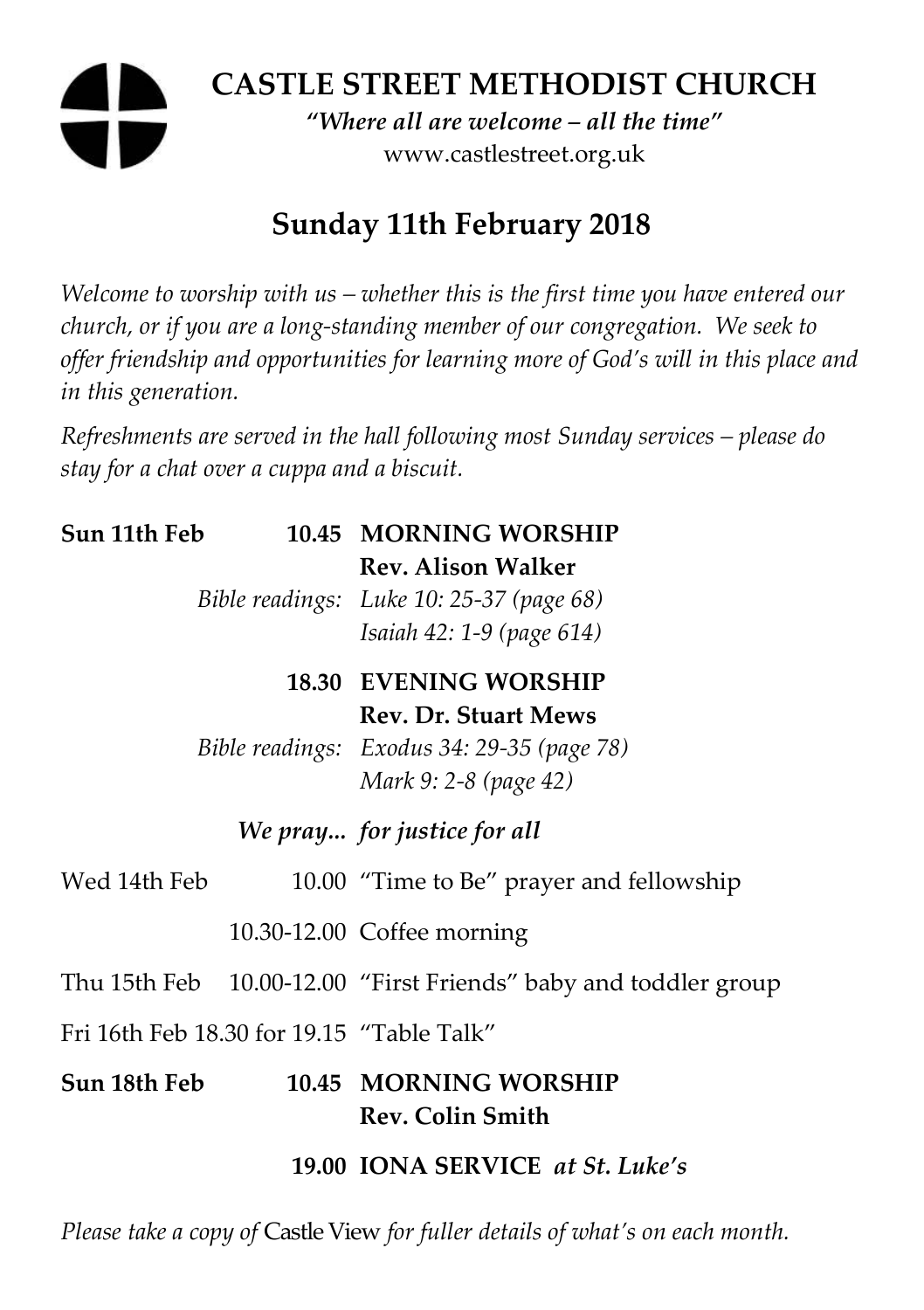## **"Forever Active" this week**

Please note that this week's strength and balance exercise class is cancelled because it is the school half term holiday. It will resume on 21st February.

+\*\*\*\*\*\*\*

# **"Come and see: Journeying through Lent with John's Gospel"**

A reminder to sign up for the lunchtime Lent study group, which is planned to start on Thursday 22nd February and run for six weeks (until Maundy Thursday). Details have appeared on recent notice sheets.

A small number of people have expressed an interest in running this Bible study on Friday evenings as well (which Alison said would need to start this coming Friday) – please speak to Alison. The course also starts this evening at Haslingfield and at Toft on Wednesday mornings starting on 21st February – details of both can be found in the February *Castle View*.

+\*\*\*\*\*\*\*

## **Rotas for Sunday mornings – volunteers still wanted!**

As regular readers may have realised, we've been struggling a bit in recent months to fill the various rotas for Sunday morning services – but not as a result of a shortage of willing volunteers: the problem has been filling the gaps in enough time that those who need to know can to find out who (if anyone) has already volunteered to do what.

So we're going to try to return to the old system: Chris Rayson is going to compile the rotas on a quarterly basis, starting with March, April and May, so that the completed rotas can appear in *Castle View*. Chris has already been in contact with those who volunteer regularly, but this is a reminder for them (and anyone else who would like to help) to get back in touch if you have not (e-mail: cjr43 *at* cantab *dot* net). It would be very helpful to know which job(s) you would like to help with, how often you are prepared to do it (them), and when you are or are not available. There's also a Doodle poll, as well as sign-up sheets at church. Of course, dates allocated are not set in stone – if something comes up, it's always possible to do a swap or get someone to stand in.

There are currently gaps in the first and last weeks of March, as well as most of April and May. Ideally we'd like there to be two people doing each task each week. Thank you to all who have already volunteered.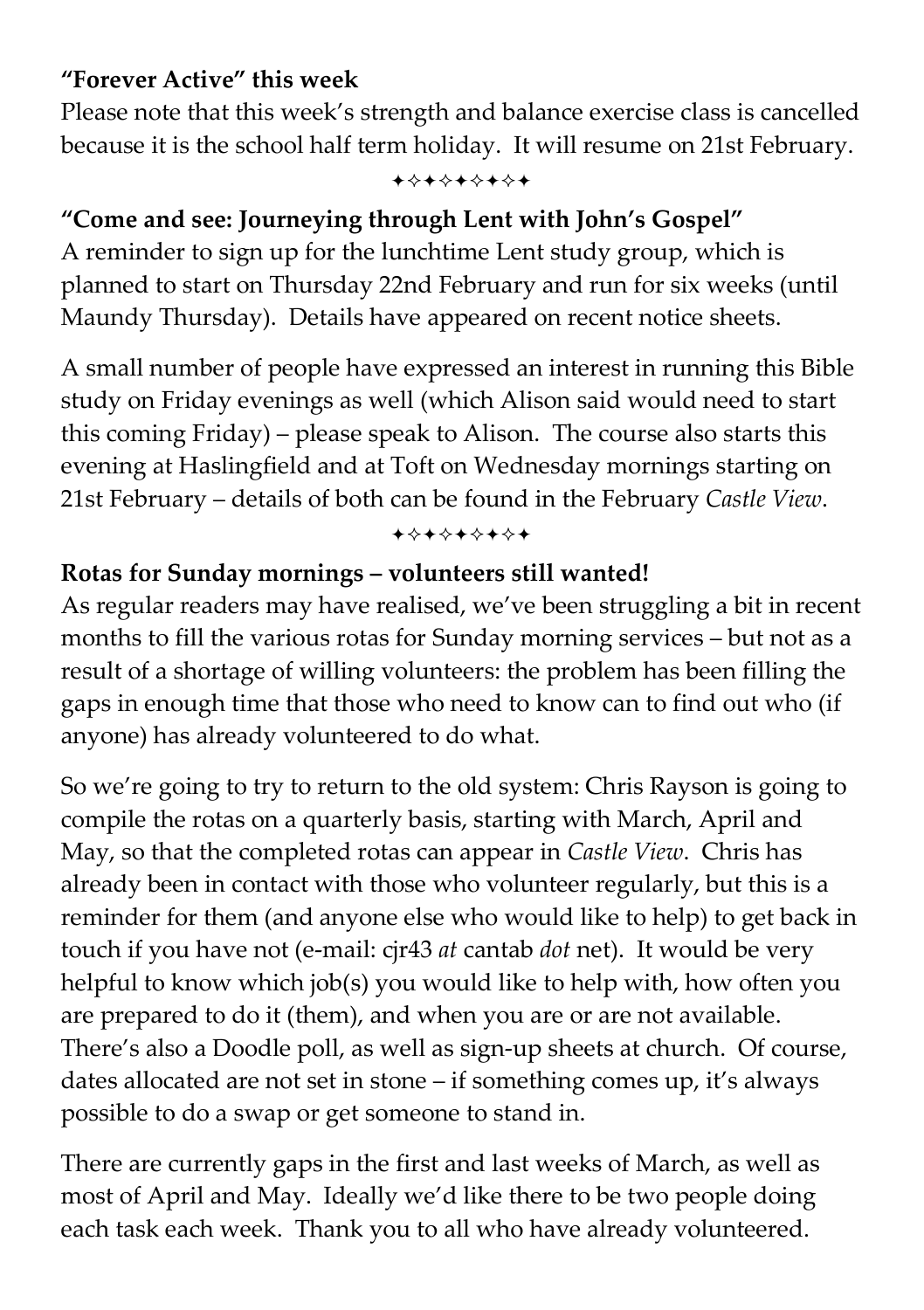## **"Science Meets Faith" at Wesley, tomorrow evening (Mon 12th Feb)**

Dr. Amos Burke, Consultant Paediatric Oncologist at Addenbrooke's Hospital, will talk on "Cancer Treatment: Questions of hope and faith". The lecture starts at 7.45pm, with refreshments from 7.15pm. Admission is free, but there will be a retiring collection.

Amos Burke is a Seventh-day Adventist, serving in his local congregation. He studied medicine in Edinburgh, graduating in 1991. He later combined clinical training in paediatric oncology with a PhD on the molecular biology childhood cancer. In 2004 he took up his present appointment at Addenbrooke's. With colleagues, he leads the care of children with cancer from across the East of England and has helped develop the pioneering "Brainbow" rehabilitation service for children with brain tumours (see www.cuh.org.uk/addenbrookes-hospital/services/brainbow). For his teaching and personal research roles he has an (honorary) appointment as Associate Lecturer in the Department of Paediatrics, University of Cambridge. Beyond Cambridge he serves in several roles in the development and delivery of clinical trials for children with cancer, including his role with the National Institute for Health Research Clinical Research Network since 2011, in which he is responsible for the delivery of clinical trials for children and young people's cancer in England. He has a particular interest in childhood non-Hodgkin lymphoma and has served in various capacities the UK group responsible for the development of new clinical trials in this area since 1999 (chair since 2010).

In his work with colleagues, Amos applies the best available evidence to the treatment of children with cancer, whilst also seeking to advance the field through research and the development and conduct of clinical trials in his areas of expertise. In his talk, Amos will outline the current state of progress towards a cure for childhood cancer and will offer a perspective on hope in cancer care and some personal reflections on faith for patient and physician as the science of cancer and its treatment advances.

#### +\*\*\*\*\*\*\*

### **"Faith to Live By": Sunday 25th February at Haslingfield**

Memory Ruzvido, a lecturer at the University of Hertfordshire with a strong background in Primary Care, will talk about "Nursing, religious belief and person-centred care". More details in *Castle View*.